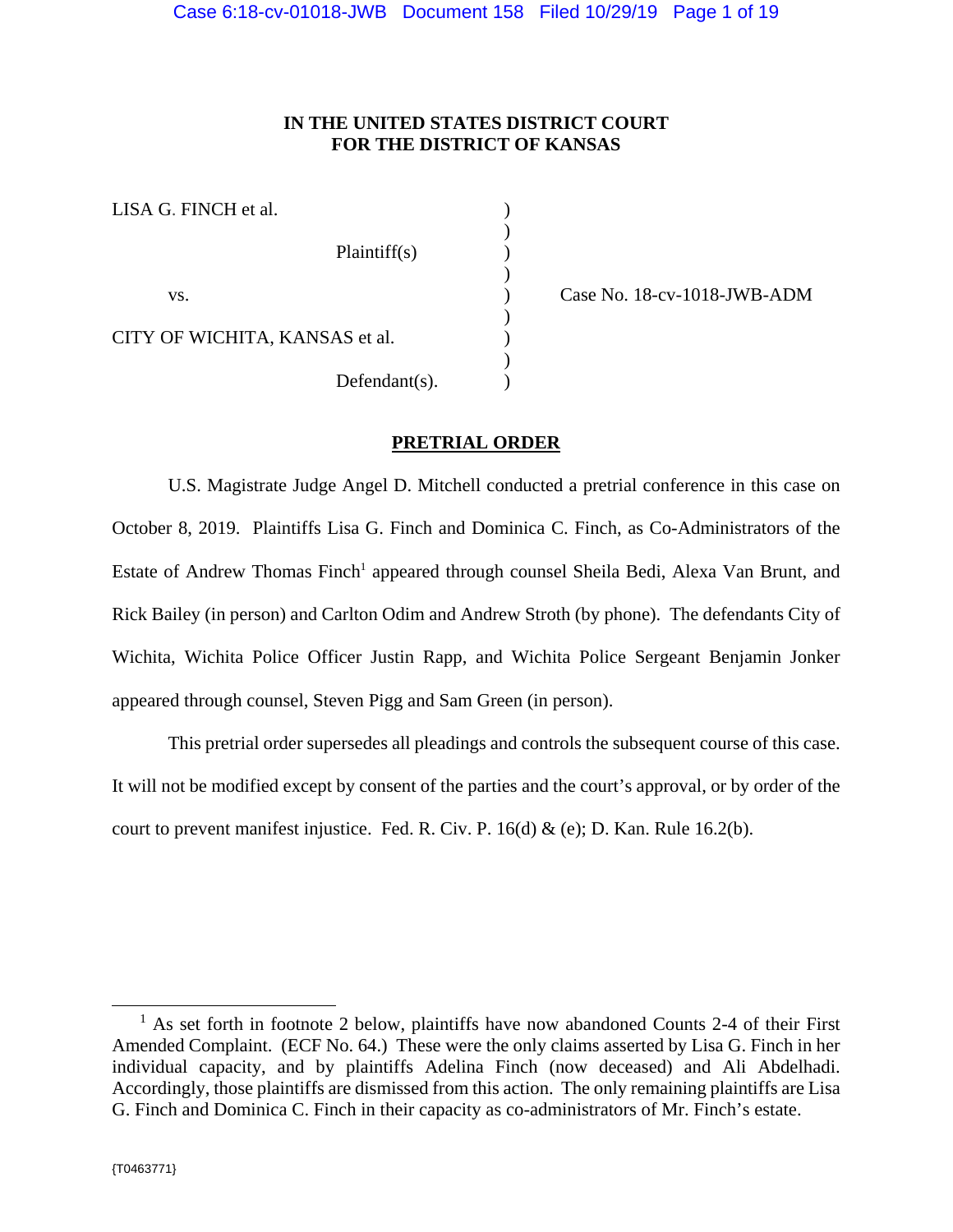# **1) PRELIMINARY MATTERS.**

# **a) Subject-Matter Jurisdiction.** This action is brought pursuant to 42 U.S.C. § 1983

*et seq.* for violations of the United States Constitution*.* Subject matter jurisdiction is invoked under 28 U.S.C. § 1331 (federal question) and is not disputed

**b) Personal Jurisdiction.** The court's personal jurisdiction over the parties is not

disputed.

- **c) Venue.** Venue in this court is not disputed.
- **d) Governing Law.** Subject to the court's determination of the law that applies to the

case, the parties believe that the substantive issues in this case are governed by federal law.

# **2) STIPULATIONS.**

**a)** The following facts are stipulated for purposes of summary judgment and trial. The

parties may later agree to additional stipulated facts in advance of trial.

- 1. Andrew Thomas Finch ("Finch") is deceased. At the time of his death, he was 28 years old. He resided at 1033 W. McCormick Avenue in Wichita, Kansas.
- 2. Plaintiff Lisa G. Finch is Finch's mother, a resident of Sedgwick County, Kansas, and the Co-Administrator of the Estate of Andrew Thomas Finch filed in the 18th Judicial District of Sedgwick County, Case No. 2018-PR-000050 (the "Finch Estate").
- 3. Plaintiff Dominica C. Finch is Finch's sister, a Sedgwick County resident, and the Co-Administrator of the Finch Estate.
- 4. Former plaintiff Ali Abdelhadi is a Sedgwick County resident.
- 5. Former plaintiff Adelina Finch was Finch's niece and a Sedgwick County resident. She died while this lawsuit was pending and is no longer a party to this action.
- 6. Defendant City of Wichita ("City") is a city and municipality organized under the laws of the State of Kansas.
- 7. The City is responsible for the Wichita Police Department's ("WPD") policies, practices, and customs.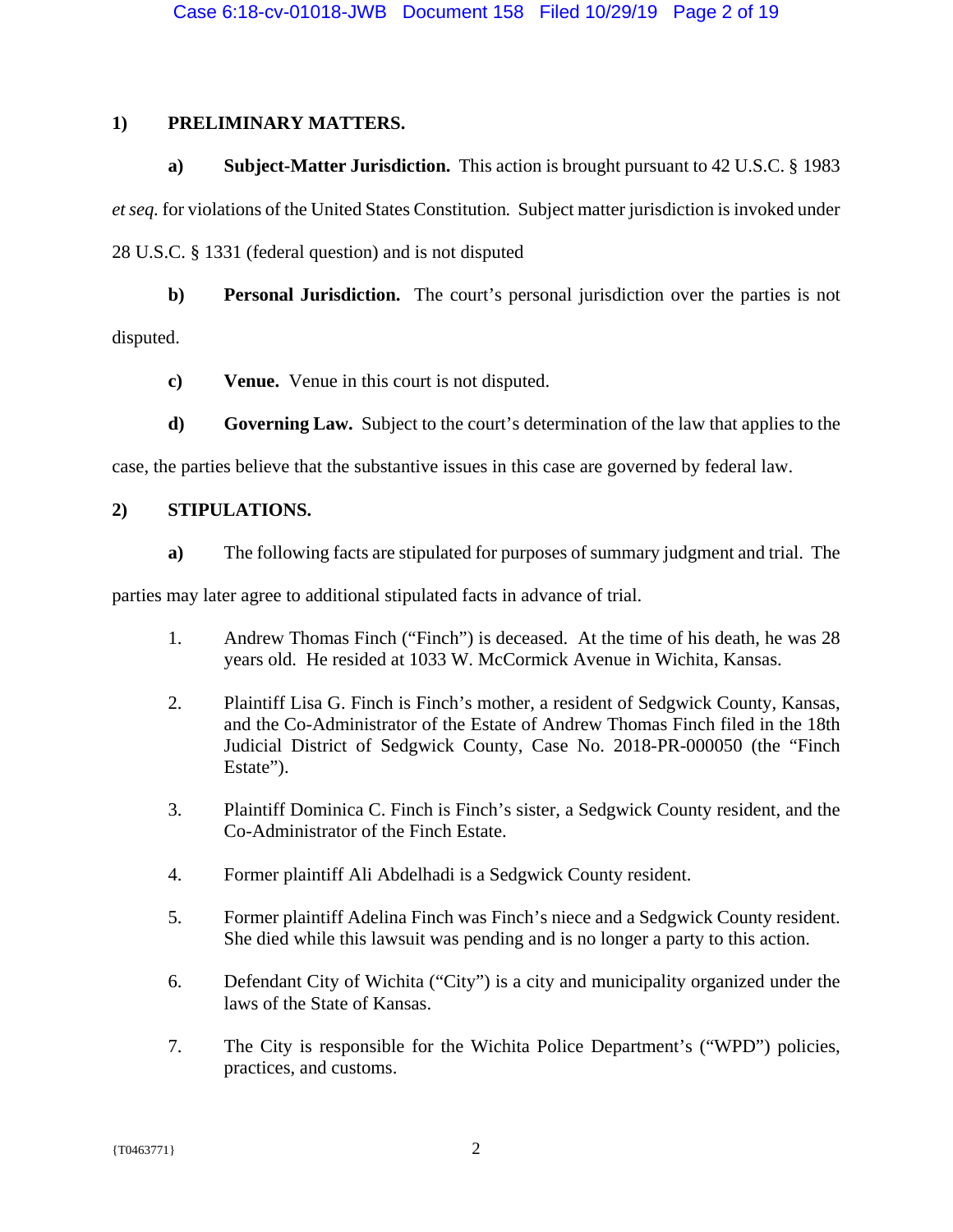- 8. Defendant Police Officer Justin Rapp ("Rapp") was employed by the WPD when Finch was shot ("Finch shooting"). Rapp remains employed by the WPD.
- 9. Defendant Police Sergeant Benjamin Jonker ("Jonker") was employed by the WPD at the time of the Finch shooting. Jonker remains employed by the WPD.
- 10. Rapp and Jonker were acting within the scope of their employment with the WPD at the time of the Finch shooting on December 28, 2017.
- 11. At 6:10 p.m. on December 28, 2017, the downtown City "Badge on the Floor" received a call ("the call") from phone number 316-435-8355. The Badge on the Floor is a city hall security screener. The Badge on the Floor referred the call to 911 emergency dispatchers. The person who made the call ("the caller") hung up and called back multiple times.
- 12. At 6:18 p.m., Sedgwick County 911 dispatchers made contact with the caller. The caller told the 911 dispatchers that he was located at 1033 W. McCormick in Wichita ("the scene"); that he had shot his father in the head and his father was not breathing; that he was holding his mother and brother hostage at gun point in a closet; and that he wanted to kill himself and light the house on fire.
- 13. At 6:19 p.m., dispatchers transmitted alerts by tone to officers that a shooting had occurred. Forty-two seconds later, a dispatcher radioed over the air that a suspect at 1033 W. McCormick in Wichita had shot his father in the head, that his father was not breathing, and that he was holding his mother and brother hostage at gun point in a closet.
- 14. That call was a false or "swatting" call. A swatting call occurs when someone makes a telephone call to an emergency service to falsely report a critical or emergency situation.
- 15. At the time of the swatting call, there was no person at 1033 W. McCormick who had shot a person or who was holding a person hostage.
- 16. The caller was later identified as Tyler Barriss. Barriss was a Los Angeles resident and serial "swatter." He had no connection to Finch.
- 17. After the Finch shooting, the Los Angeles Police Department arrested Barriss, and the Sedgwick County District Attorney's Office charged him with involuntary manslaughter and other criminal acts. The United States Attorney for the District of Kansas also charged him by indictment with cyberstalking, wire fraud, and interstate threats. Barriss pled guilty in the federal case and was sentenced to 240 months in prison.
- 18. As a result of the dispatch on December 28, WPD officers and Sedgwick County Sheriff's deputies responded to the scene.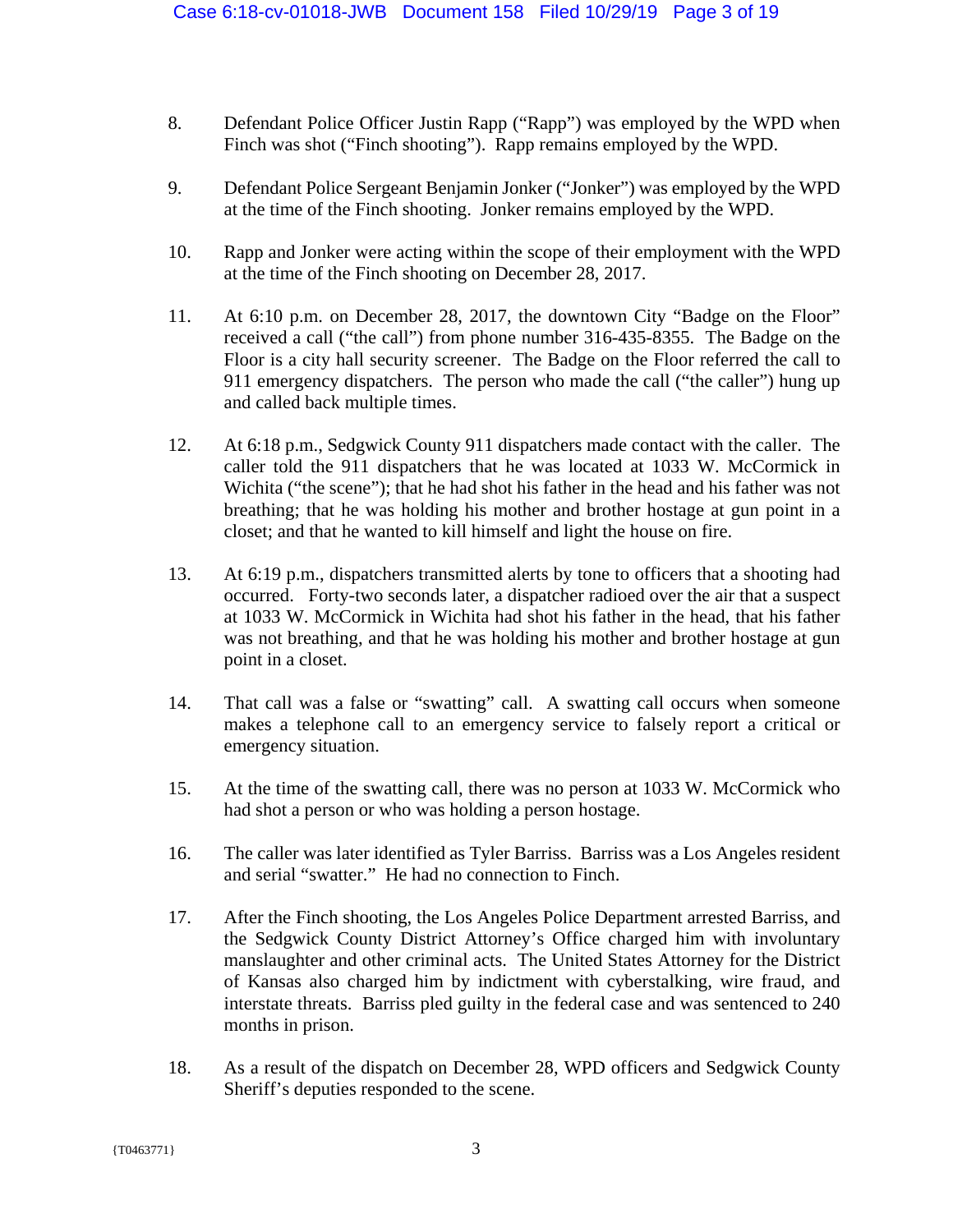- 19. Finch was at home when law enforcement arrived. Also present at 1033 W. McCormick that evening were Lisa Finch, Adelina Finch, Ali Abdelhadi, and Micah Johnico.
- 20. At 6:28 p.m., Rapp shot Finch on the front porch of 1033 W. McCormick Street from a distance of approximately 40 yards.
- 21. An autopsy was performed on Finch's body at the Sedgwick County Regional Forensic Science Center on December 29, 2017. The cause of death was ruled a gunshot wound to the upper left side of his chest.
- **b)** The parties will confer and file a stipulation to the authenticity of exhibits for purposes of trial and summary judgment on or before November 1, 2019.

### **3) FACTUAL CONTENTIONS.**

### **a) Plaintiff's Contentions.**

### *Individual Liability*

On December 28, 2017, approximately 16 heavily armed WPD officers and Sedgwick County Sheriff's deputies surrounded Finch's home (the "scene"). Finch went out onto his front porch, and Rapp shot him in the chest less than 10 seconds later. Rapp was the only officer to shoot his firearm. Finch was unarmed and was not holding anything in his hands that might have been mistaken as a weapon. No weapon was found on his body or anywhere inside the residence. Finch did not make any threatening movements or statements. He was not engaged in committing any crime. Finch died of his wounds at a local hospital about 30 minutes later.

The officers arrived at the scene in response to a hoax (a "swatting" call) made by Barriss, who had no connection to Finch. The occupants of the house were ignorant of the hoax call, and law enforcement officers did not know the call was a prank when they initially responded to the scene. They believed they were confronting a potentially armed and suicidal suspect who was holding hostages. It was a "typical" critical incident of the kind WPD officers encounter regularly.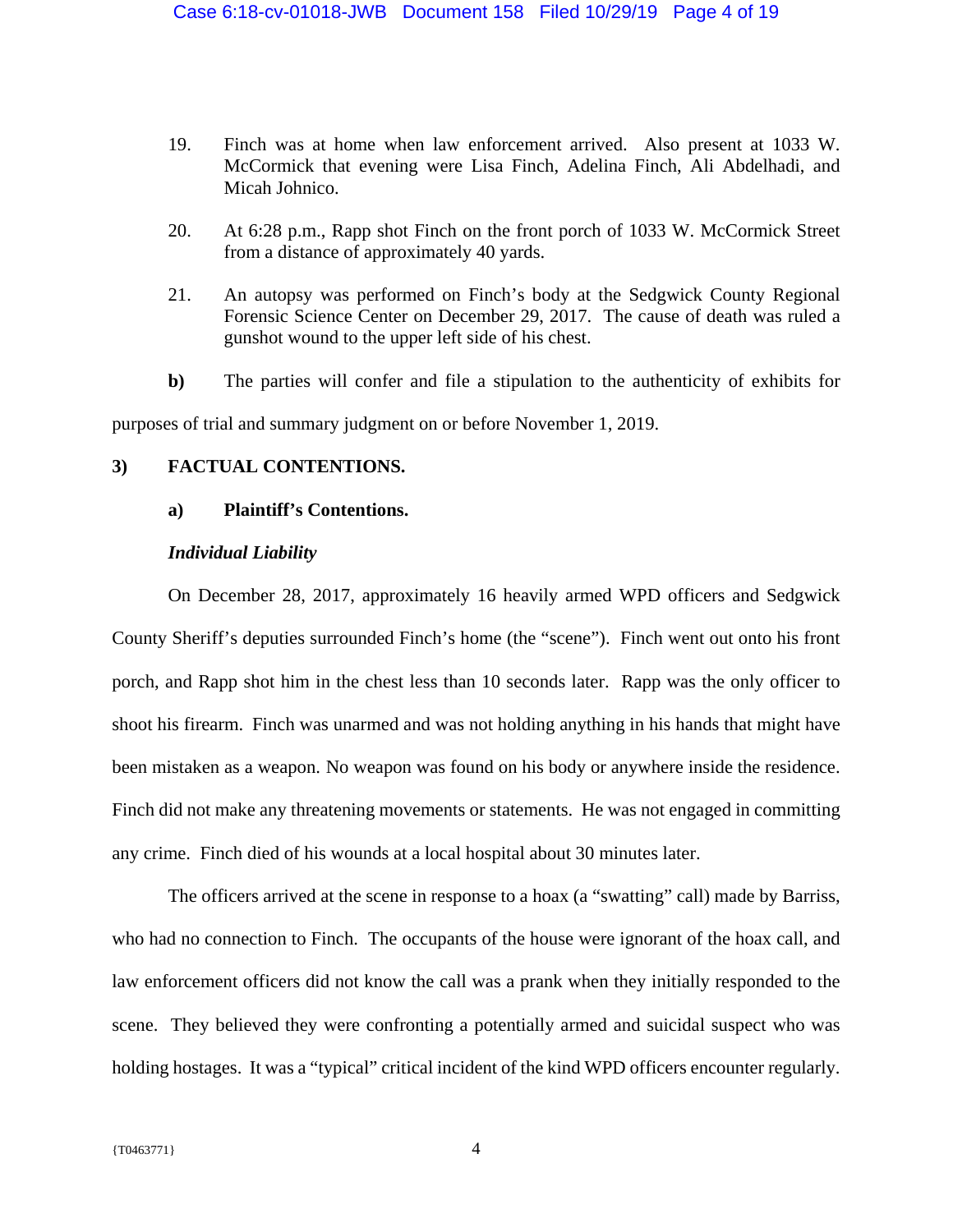#### Case 6:18-cv-01018-JWB Document 158 Filed 10/29/19 Page 5 of 19

Jonker was the WPD on-scene supervisor who was responsible for providing directives to the responding officers and formulating a planned response. He failed to implement substantive measures to direct the WPD officers and ensure the safety of all involved, including Finch. By the time Finch exited the porch, Jonker had not established a plan for the WPD's response, provided instructions to officers about how to handle the incident, or made or directed subordinate officers to make announcements to the occupants to alert them that the police had surrounded the house and provide them with options to end the encounter peacefully. Jonker did not take any steps to ensure that WPD officers identified themselves to Finch before the shooting. The officers were not visually recognizable as police. Jonker also failed to designate a primary point of contact responsible for communicating with any civilian who might come outside—a violation of WPD policy. When Finch stepped on the porch, every officer on the scene began screaming at him and issuing instructions from all around the house.

Also contrary to WPD protocol, Jonker failed to conduct a preliminary investigation about the incident. Had he (or someone under his command) conducted a cursory inquiry, including talking to Finch, WPD would have learned that neither Finch nor anyone in the house presented a serious threat and that the emergency call was a hoax, thus averting the need for lethal force.

Jonker was similarly derelict in failing to request the assistance of specialized units. This includes WPD's Special Weapons and Tactics ("SWAT") unit, which is specially trained to respond to high-stakes scenarios; WPD policy required that SWAT be called to any scene involving a barricaded gunman or hostages. It also includes WPD's Crisis Intervention Team ("CIT"), who receive specific training on defusing and safely resolving potential mental health emergencies. Jonker and those under his command also failed to use established de-escalation techniques on which WPD officers are trained to neutralize potentially lethal situations. Instead,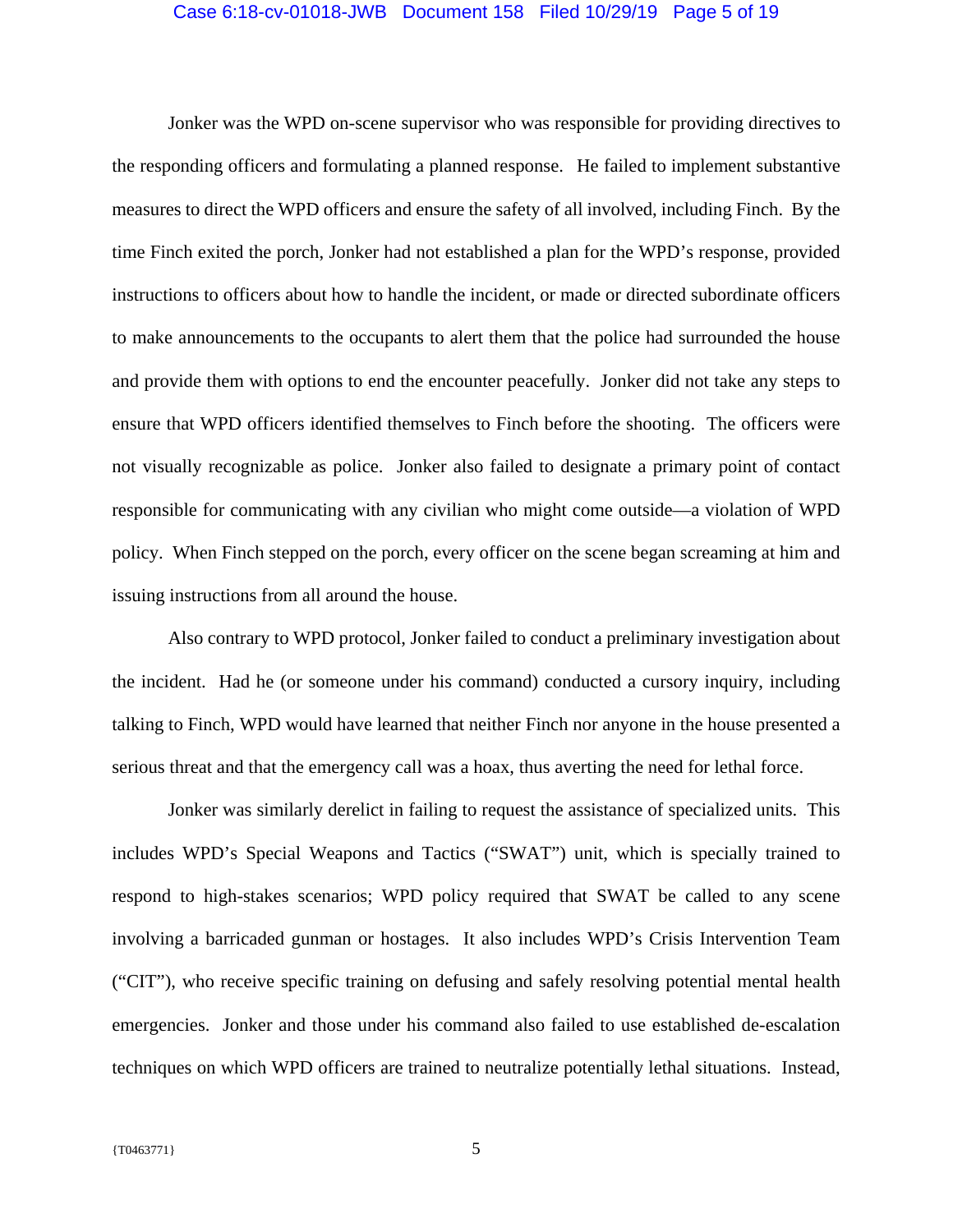#### Case 6:18-cv-01018-JWB Document 158 Filed 10/29/19 Page 6 of 19

Jonker violated WPD policy by escalating tensions, initiating an aggressive police response, and allowing all officers to interact simultaneously with Finch, rather than identifying a single contact person to stabilize the situation calmly.

 Just before Finch was shot, WPD officers circled the house, positioning themselves at points north, east, and west of the residence. Several officers, including Rapp and Jonker, were located on the north side about 40 yards away and across a four-lane street from where Finch came out on his front porch. Minutes after Rapp and other WPD officers arrived at the scene, Rapp shot Finch in the chest with a sniper rifle. At the time, Rapp could not see the officers on the east side of the house who were physically closer to Finch, had a clearer view of him, and were in a better position to evaluate whether he was a potential threat. None of the officers on the east side fired their weapons. Neither Jonker nor any other officer commanded by him warned Finch that deadly force would be used if he did not comply with the instructions being issued on all sides.

At the time Rapp fired his rifle, he could clearly see Finch's hands. He did not see Finch holding a weapon or anything that looked like a weapon. Rapp believes it was possible that, at the time he fired his weapon, Finch was turning to go back into his own home because he was frightened by the police response. Other officers who were on the scene and in the same physical position as Rapp concurred with that assessment. The WPD officers standing beside Jonker and Rapp at the time Rapp fired his weapon did not believe Finch posed a threat to any of the officers on the scene. Sheriff's deputies who were standing on the east side never saw Finch with a weapon or anything that looked like a weapon and did not believe Finch posed a threat when he was shot.

Finch did not die immediately after he was shot. Instead, he remained breathing and bleeding inside the front door of his house for over 15 minutes before receiving emergency assistance. Occupants inside the home heard Finch's body drop, saw him lying on the floor face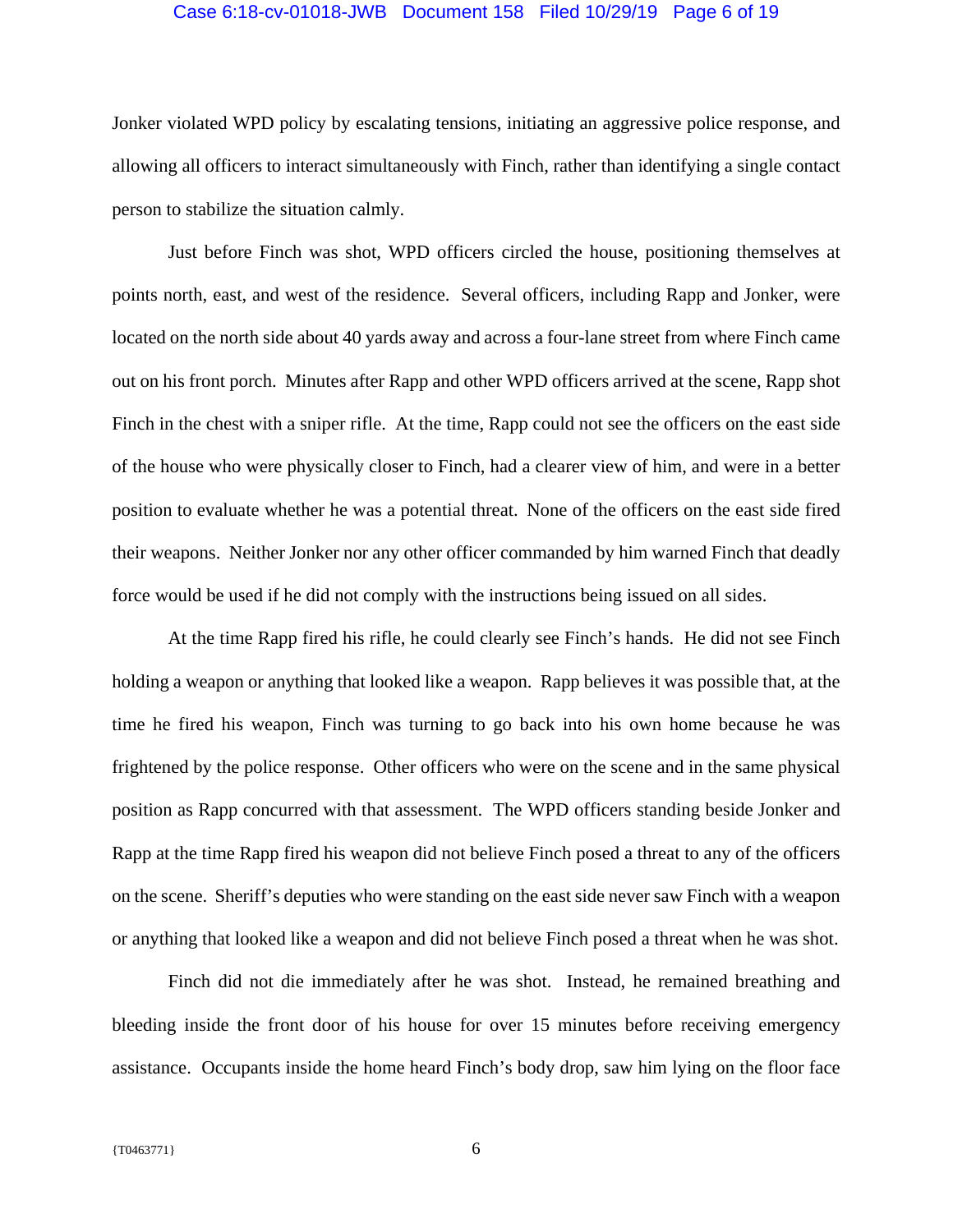### Case 6:18-cv-01018-JWB Document 158 Filed 10/29/19 Page 7 of 19

down, and heard him giving labored breaths. But they were not allowed to help Finch because WPD officers ordered all of the occupants of the house outside after the shooting. Meanwhile, they handcuffed Finch while he was unconscious and lying on the floor, and they stepped over him to search the house rather than give him any aid. Responding officers waited over 15 minutes before they provided Finch with any emergency medical care.

### *Municipal Liability*

The City is liable under two theories of municipal accountability.

First, the City is liable for WPD's customary use of excessive lethal force against civilians. In addition to the Finch shooting, WPD officers shot at least 17 other civilians between 2014 and 2017. Of these, 10 died and 4 were injured. In addition, WPD officers shot and killed at least 4 individuals in 2012. Each of these shootings was objectively unreasonable in that WPD officers exhibited specific deficiencies in police practice that contributed to the Department's widespread use of excessive lethal force. These deficiencies include:

- failing to de-escalate situations involving potentially armed individuals, particularly in circumstances involving a potential mental health emergency;
- failing to plan an adequate police response to a critical incident;
- using affirmative escalation tactics in response to potential critical incidents;
- recklessly using firearms in the vicinity of both suspects and innocent bystanders;
- failing to call for specialized back-up, including from SWAT or CIT; and
- failing to properly supervise WPD officers' response to critical incidents.

The City knew or should have known that its officers were consistently using excessive lethal force in responding to critical incidents. By failing to take ameliorative measures to address this, the City was deliberately indifferent to the risk that WPD officers would continue to violate civilians' rights with deadly consequences. Finch died as a result of the City's purposeful inaction.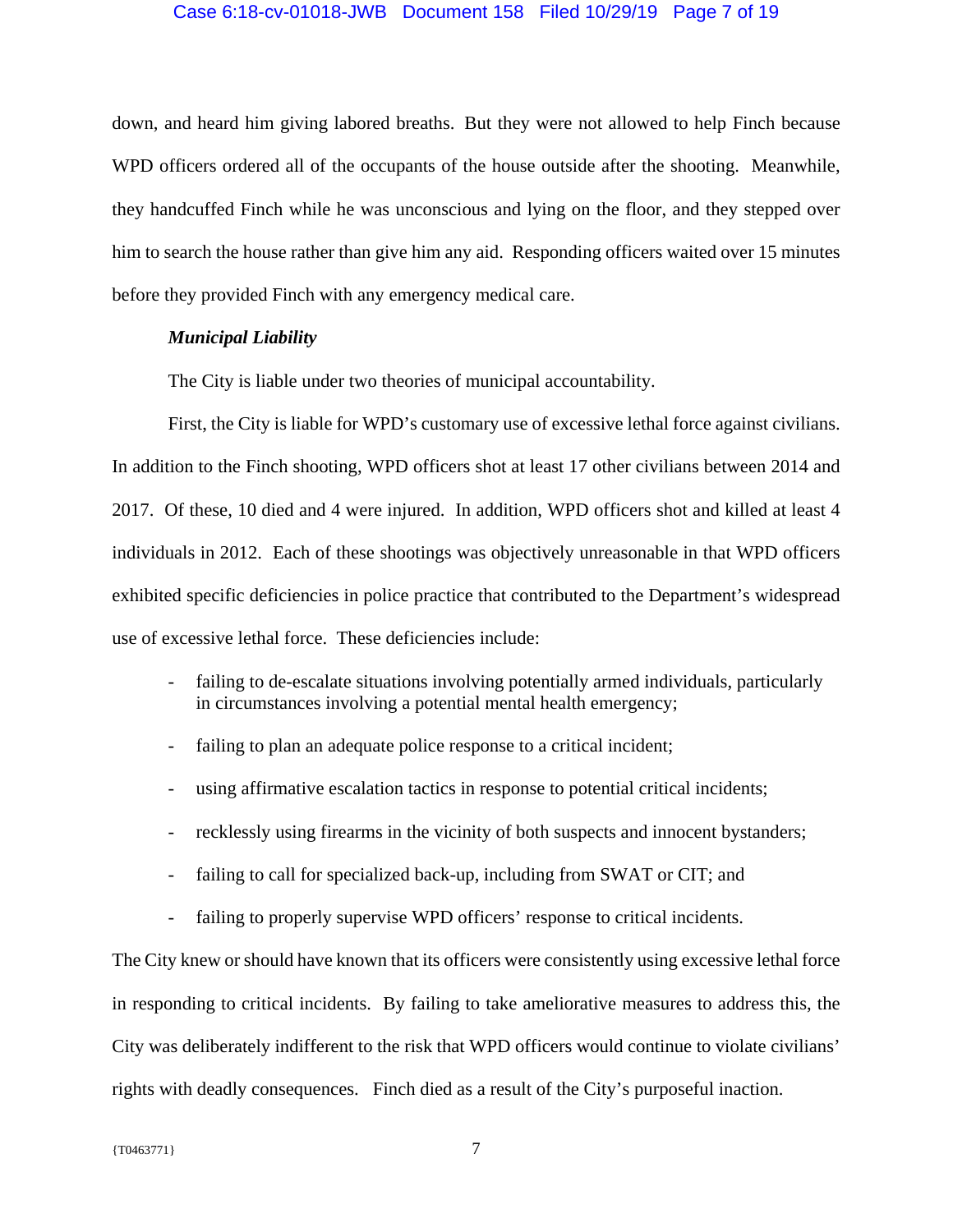#### Case 6:18-cv-01018-JWB Document 158 Filed 10/29/19 Page 8 of 19

Second, the City is liable for WPD's inadequate disciplinary and accountability procedures for officers who use lethal force. WPD is expected to conduct criminal investigations of officer shootings, but these investigations do not address potential WPD policy violations. They do not result in documented reports or outcomes. Investigations are conducted by homicide detectives who do not recommend or mandate internal discipline for officers. As a matter of WPD policy and protocol, these functions are relegated to the Professional Standards Bureau ("PSB"). The PSB is an internal affairs agency that is tasked with "conduct[ing] complete investigations of each assigned case" to ascertain whether involved officers complied with WPD policies and regulations. PSB officers are expected to exercise "sound independent judgment"; to "interview complainants, focus personnel and witnesses"; and, above all, to gather "all possible evidence to determine the relevance and value to the investigation."

In reality, PSB whitewashes officer misconduct. This contributes to a culture in which officers believe they can commit violence with impunity. In the shooting cases referenced above, WPD failed to investigate incidents in which officers used lethal force. PSB has no authority to conduct administrative investigations into an officer shooting separate from the criminal investigation, to recommend needed reforms or policy changes, or to recommend or impose officer discipline. PSB operates under the radar with no independent or public oversight, and wholly at the behest of the Chief of Police and his command channel. WPD command channel officers are responsible for administrative outcomes, but they do not investigate alleged violation(s) and have no first-hand knowledge of the evidence. No policies or procedures govern the command channel review process for PSB "investigations." These reviews (if they occur at all) take place in secret meetings that are never documented or recorded. These deficiencies are demonstrated through numerous investigative files, including but not limited to the PSB reports.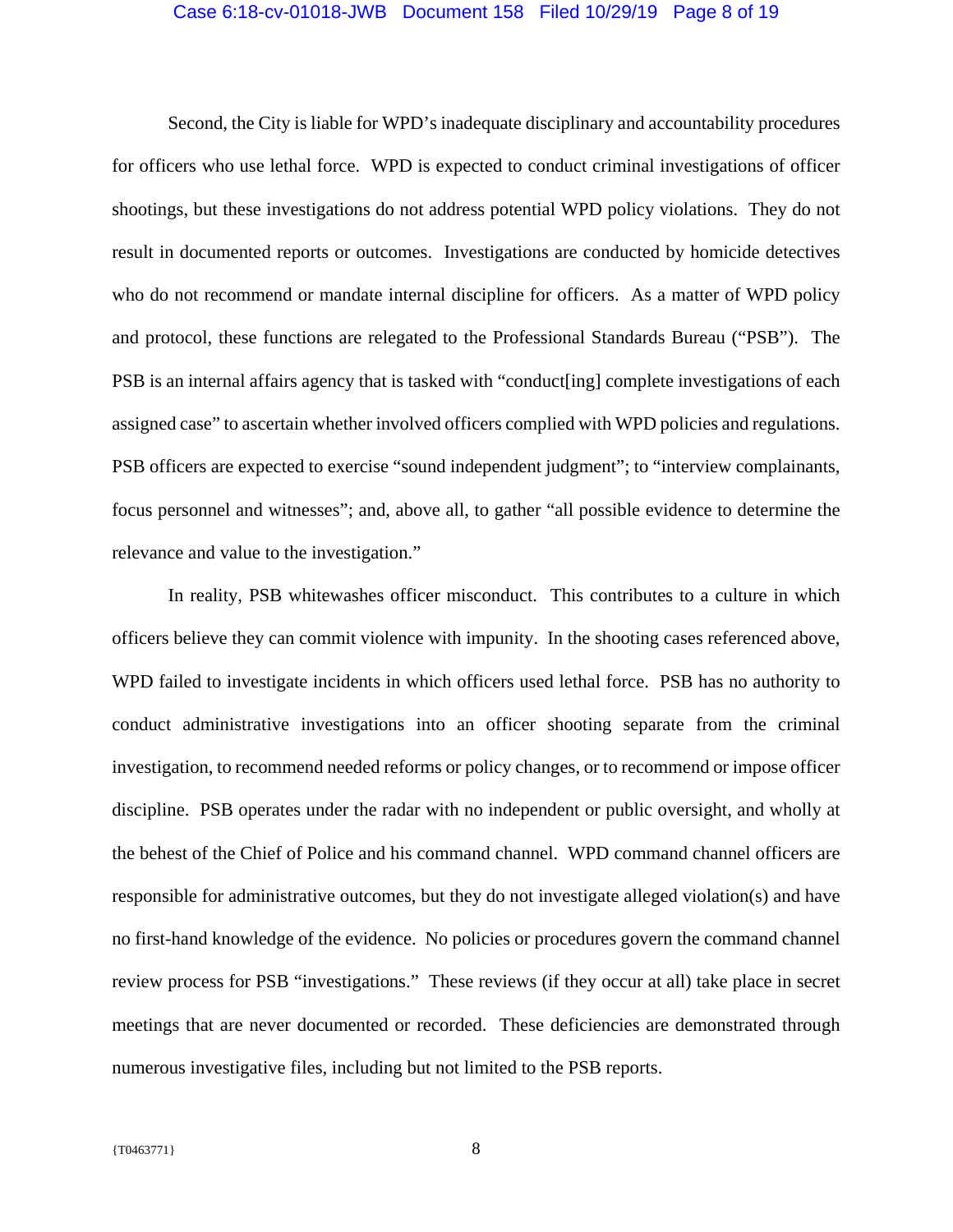#### Case 6:18-cv-01018-JWB Document 158 Filed 10/29/19 Page 9 of 19

WPD's Early Intervention System ("EIS") is supposed to serve as a bulwark against officer excesses, but it is similarly neutered. As a matter of WPD policy, the EIS is expected to provide PSB with alerts when an officer accumulates a certain number of complaints and uses of force so that supervisors can intervene and "mitigate circumstances that cause negative consequences for employees, co-workers, the Department, and/or the general public." In reality, EIS reports are ignored and their accuracy is never subject to independent audit.

The result of these deficiencies is that WPD officers are not disciplined, counseled, or retrained after using lethal force in ways that violate WPD policy. This flawed accountability system results in WPD ratifying its officers' misconduct and permitting officers to engage in clearly identifiable patterns of policy violations and misconduct with impunity.

The Finch shooting is emblematic of the City's violations. Rapp was supposedly subject to a criminal WPD investigation for shooting and killing Finch. But there is no documented report from that investigation. Instead, WPD created only an incident report that classified the shooting as a "Justifiable Homicide" before the criminal investigation or PSB review were completed. The report offers no specific findings about Rapp's (or any officer's) conduct, but it exonerates Rapp.

The administrative investigation in the Finch case improperly relied on the flawed criminal investigation to bolster its own exonerative findings. PSB conducted an "administrative review" of the incident, purportedly to determine whether Rapp complied with WPD regulations governing use of force. But PSB failed to conduct any independent inquiry into the shooting—in violation of its own procedures but in keeping with the Department's pattern of failed accountability. Specifically, PSB investigating detective Joseph Pichler relied on interviews conducted by WPD detectives in the separate criminal investigation, despite the fact that these interviews did not address (and are not intended to address) violations of WPD policy or regulations. Pichler did not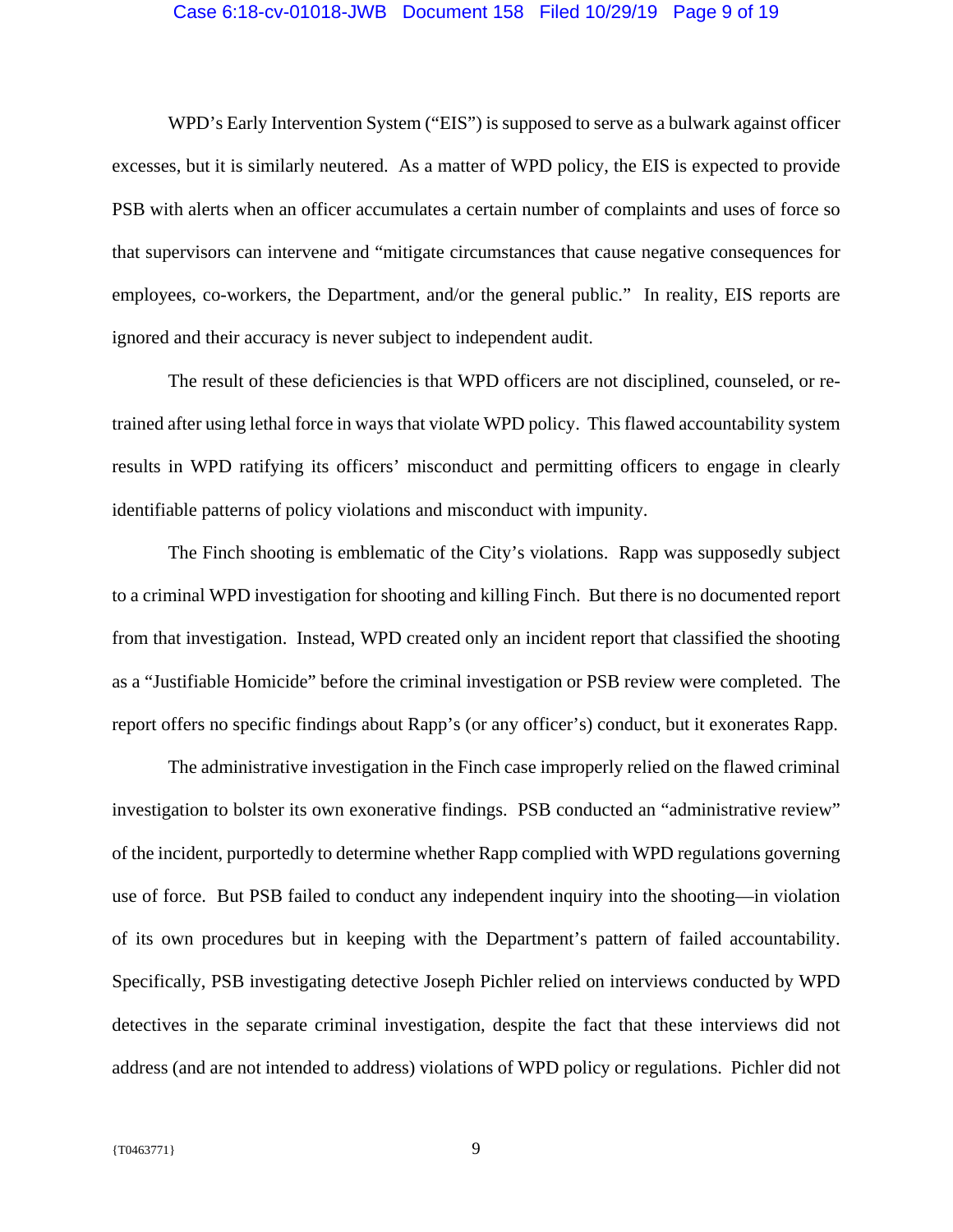### Case 6:18-cv-01018-JWB Document 158 Filed 10/29/19 Page 10 of 19

collect any evidence related to the incident. He did not interview any witnesses and he failed to consider key evidence, including statements of other officers who were standing right next to Rapp or much closer to the victim and who did *not* find Finch to be a threat at the time he was shot. Pichler did not address the discrepancies amongst statements of officers who were at the scene. He also did not evaluate Jonker's role in escalating and failing to properly supervise the police response. PSB did not subject Jonker's actions to *any* scrutiny, consistent with PSB's failure to investigate supervisory misconduct in shooting incidents.

Pichler also invented non-existent evidence to clear Rapp's name. In "finding" Rapp complied with WPD regulations, Pichler attributed motives to Rapp that Rapp himself never enunciated. Pichler concluded: "*Although it was not articulated*, in order to preserve life, the officers could not let the suspect re-enter the residence." But Rapp himself never justified the Finch shooting based on protecting others in the residence.

WPD's lack of officer accountability is further evidenced by the fact that both Jonker and Rapp were regularly referred to WPD's EIS for uses of force before the Finch shooting and yet they were still allowed to participate in and supervise high-stakes scenarios. Rapp was referred to EIS every year from 2014 to 2017 for engaging in a high number of use-of-force incidents (at least 6 incidents in 6 months), but he still remained certified to use the sniper rifle that he deployed on Finch. Jonker specifically chose Rapp to provide sniper cover at the scene. Jonker himself was referred to EIS in both 2014 and 2016 for his involvement in a high number of use-of-force incidents, but he continued to supervise incidents involving the possible use of deadly force.

The City's systematic accountability violations were the moving force behind the Finch shooting. The WPD's unwritten policy and practice of concealing officer misconduct emboldened officers to act recklessly, knowing they would be protected from disciplinary action even if their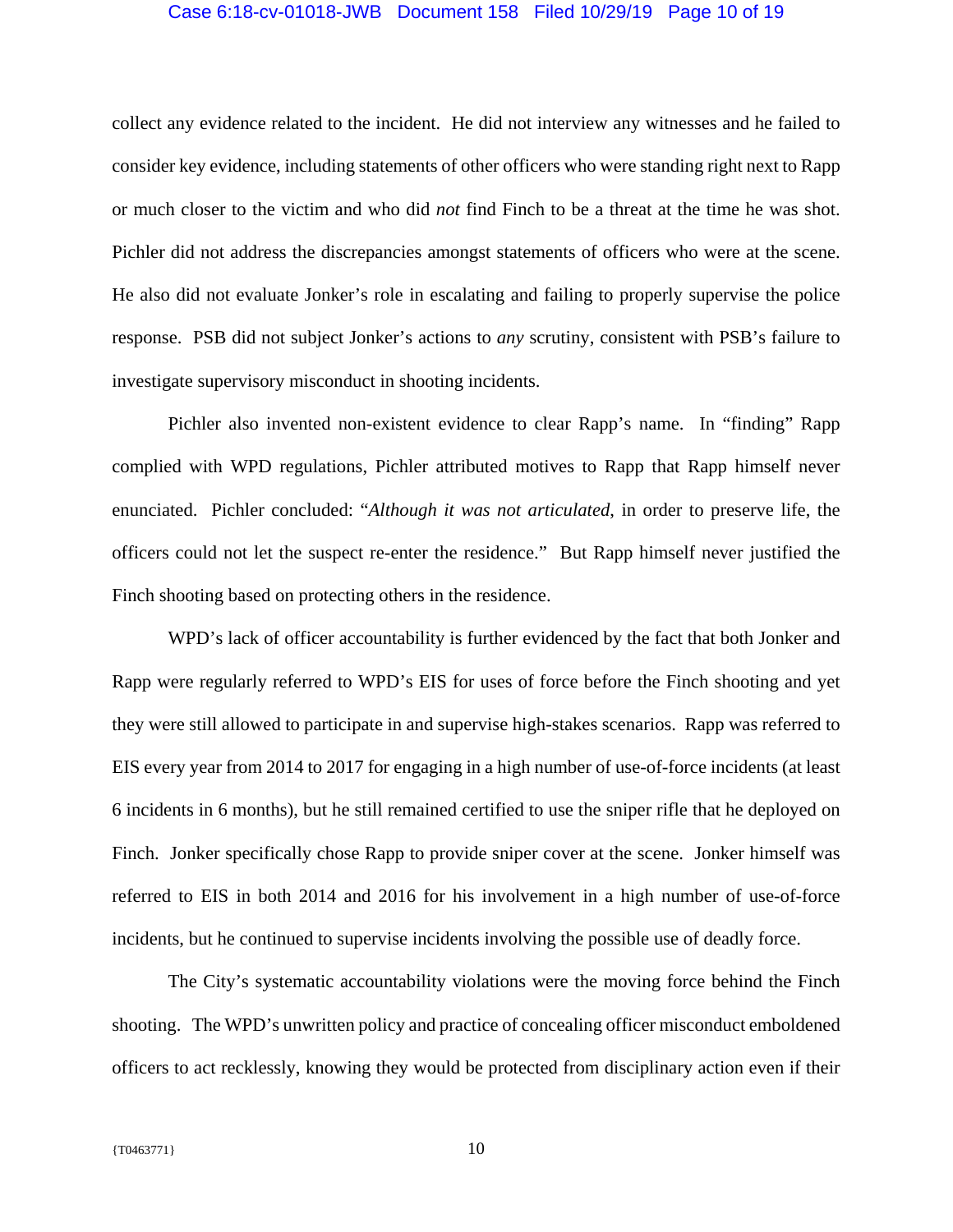conduct violated WPD policy and the public's rights. When police departments lack institutional accountability for policy violations, officers continue committing misconduct. Finch's untimely death resulted from objectively unreasonable actions by the individual defendants, and the City's deliberate indifference to the risk its officers would act in that manner.

### **b) Defendants' Contentions.**

 Jonker and Rapp responded with other law enforcement officers to a dispatch of a shooting at 1033 W. McCormick in Wichita. Officers were informed that the caller had shot his dad in the head, the dad was not breathing, and that he was holding his mother and brother in the house at gunpoint. Given the nature of the call, Rapp retrieved a rifle and began to cover the west side and rear of the scene with other officers. Officers noticed a shadow through the window that appeared to be someone performing CPR. Jonker arrived and began to assess the situation. Other officers had arrived and taken positions to establish a perimeter. Jonker directed Rapp to the front of 1033 W. McCormick to provide "long cover." Jonker inquired of dispatch and checked with other officers present in an attempt to gather more information.

 Approximately 30 seconds after Rapp and Jonker arrived across the street from the front door of 1033 W. McCormick, and within 2-3 minutes after Jonker arrived at the residence, Finch opened the door and stepped partially onto the front porch. Officers directed Finch to show his hands. Jonker directed Finch to walk toward Jonker. Finch initially raised both hands to about shoulder level but then disregarded the orders, dropped his hands, took a step back, bladed his body (*i.e.*, turned the front of his body on the diagonal) towards officers located in the front of the neighboring house to the east, dipped his shoulder, and drew his right hand from his back or right side and raised it toward officers to the east. Rapp perceived Finch to be the suspect who had shot his father, and that the suspect drew a gun and was targeting officers to the east. To protect other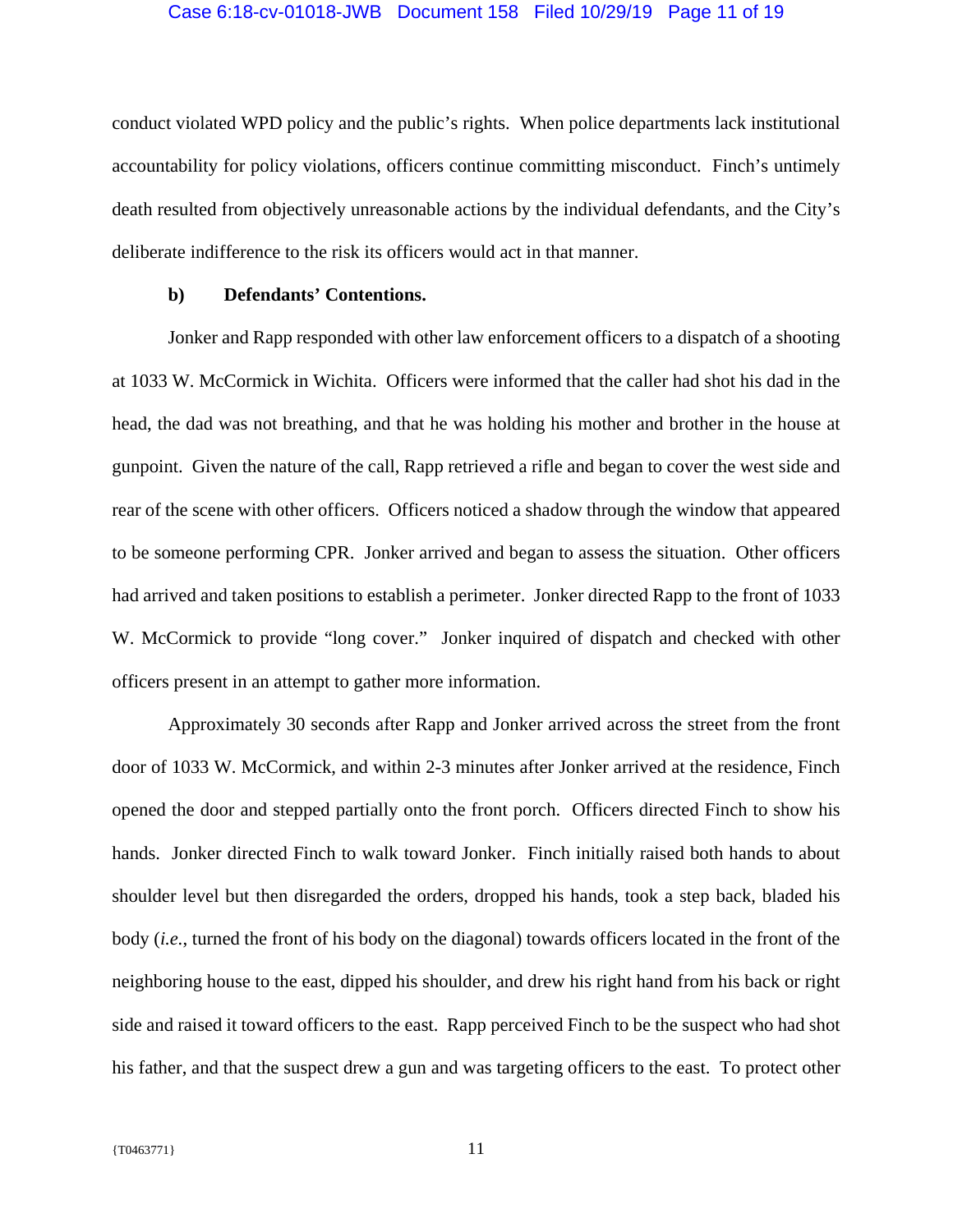#### Case 6:18-cv-01018-JWB Document 158 Filed 10/29/19 Page 12 of 19

officers, Rapp fired one shot that struck Finch. The shot was fatal. It occurred approximately seven seconds after Finch opened the front door, and only nine minutes after the initial dispatch.

 Jonker acted reasonably to assess the situation, establish a perimeter, and evaluate whether SWAT should be called out in accordance with WPD policy for responses to hostage, barricaded suspect, or sniper situations. The shot occurred before SWAT could have deployed at the residence even if SWAT had been called out immediately upon dispatch's receipt of the call.

 WPD detectives investigated the shooting with oversight and assistance from the Kansas Bureau of Investigation and the Sedgwick County District Attorney's office. The WPD's PSB monitored the investigation. The Sedgwick County District Attorney reviewed the full investigation and concluded that body camera videos confirmed that Finch initially raised his hands, turned his upper torso to the east at which time his right arm was not visible, then raised his right arm directly in front of his body toward officers to the east. This was consistent with Rapp's perception. The District Attorney recognized that Rapp's perception was reasonable. Other officers also perceived Finch to be the suspect and, depending on their vantage points, perceived that Finch reached to his waist or behind him. Other officers did not fire their weapons for fear of cross-fire with other officers or citizens, or because the officers lost sight of Finch when he moved partially back behind the door threshold.

 Jonker and Rapp's actions were based on their reasonable belief that they were responding to a call involving a shooting and hostages. Unknown to them at the time, the dispatch was based on a false call by Barriss, who has since been convicted of charges related to this and other false calls. Barriss made the false call on behalf of a video game player to retaliate against another video game player, but he targeted the wrong address.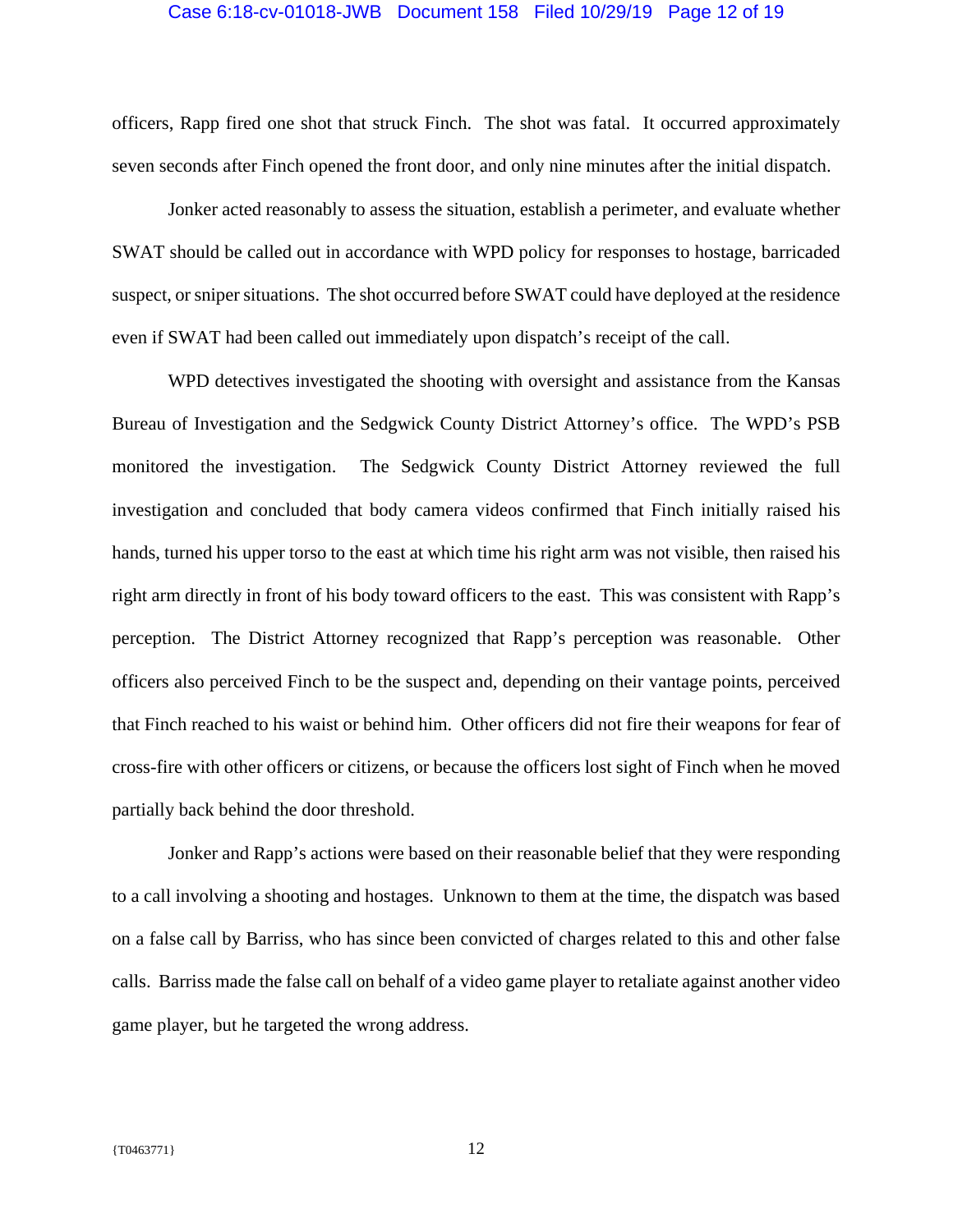### Case 6:18-cv-01018-JWB Document 158 Filed 10/29/19 Page 13 of 19

 The City maintains and enforces a constitutional policy on the use of deadly force. It investigates all officer-involved shootings and takes appropriate action if an officer violates policy. Supervisors review all uses of force. The City also monitors all uses of force through an early intervention system. If an officer's use of force meets a threshold number during a specified time, further review evaluates compliance with policy or further training. The WPD meets or exceeds reasonable police standards for law enforcement officers in the use of force and accountability.

 Rapp's split-second decision was objectively reasonable under the totality of the circumstances based on the information provided to him by dispatch and Finch's actions. Rapp's decision to shoot was not caused by any unconstitutional WPD practice regarding use of force.

### **4) LEGAL CLAIMS AND DEFENSES.**

### **a) Plaintiffs' Legal Claims.**<sup>2</sup>

 Plaintiffs Lisa G. Finch and Dominica C. Finch, in their capacity as co-administrators of the Finch Estate, assert that the Estate is entitled to recover upon the following theories:

## **(i)** Count One: 42 U.S.C. § 1983 excessive force claim (Fourth and Fourteenth Amendments) against Jonker and Rapp

 Jonker and Rapp, in their capacity as WPD officers, violated Finch's Fourth Amendment rights to be secure in his person against the use of excessive force and, in particular, to be free from the unreasonable use of deadly force. No reasonable officer in Rapp's position would have had probable cause to believe that Finch presented a serious threat of physical harm to himself or any other person at the time Rapp fired his weapon. Jonker and Rapp are also liable under the Fourth Amendment for recklessly and deliberately precipitating the circumstances under which Rapp fired his weapon.

l

 $2^2$  At the pretrial conference, plaintiffs confirmed that they are abandoning Counts 2-4 of their First Amended Complaint. (ECF No. 64.) The remaining claims are asserted by plaintiffs Lisa G. Finch and Dominica C. Finch in their capacity as co-administrators of the Finch Estate.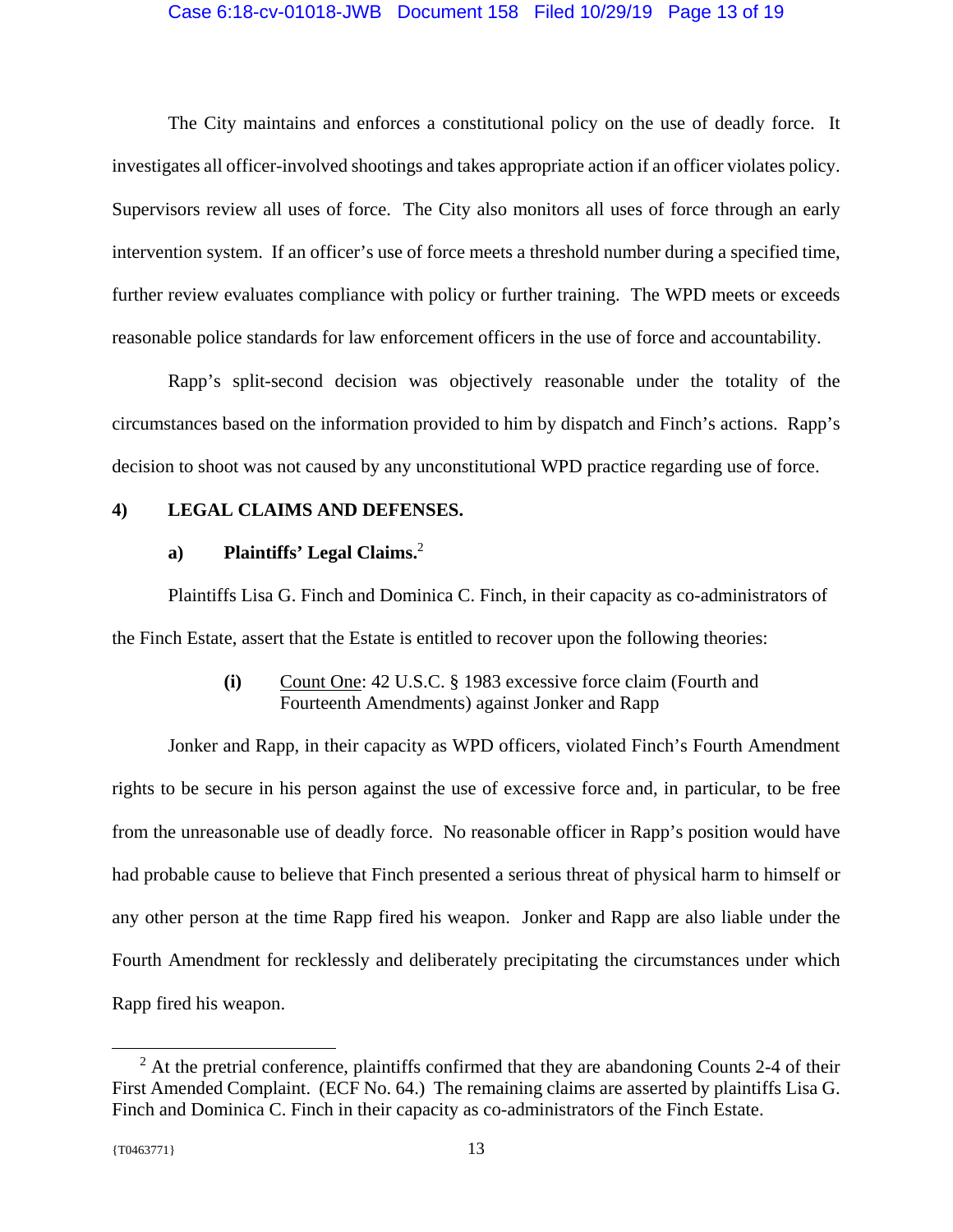**(ii)** Count Five: 42 U.S.C. § 1983 supervisory liability claim (Fourth Amendment) against Jonker

 Jonker is liable as a supervisor for Rapp's Fourth Amendment violation. Jonker personally participated in the Finch shooting by directing, exercising control over, and failing to supervise Rapp and other officers responding to the scene. He set in motion a series of events that he knew, or reasonably should have known, would violate Finch's Fourth Amendment constitutional rights.

> **(iii)** Count Six: 42 U.S.C. § 1983 unlawful policy, practice, or custom claim (as set forth in *Monell v. Department of Social Services of the City of New York* and its progeny) against the City

 The City, through the WPD and its officers, had an informal policy, practice, or custom of using excessive deadly force against civilians; the City knew about its officers' repeated use of deadly force and failed to intercede; that policy, practice, or custom caused Finch's death.

 The City, through the WPD and its officers, had an informal policy, practice, or custom of failing to hold officers accountable for using excessive deadly force; in this respect, the City was deliberately indifferent to the fact that these discipline failures violated the rights of civilians, including Finch; that policy, practice, or custom caused Finch to be unlawfully shot and killed.

# **b) Defendants' Defenses.**

Defendants generally deny plaintiffs' claims and damages and assert the following defenses:

### **Count One**

Rapp's split-second decision to fire a single shot at Finch was objectively reasonable under the totality of the circumstances. Finch reasonably appeared to present an imminent threat of serious physical injury to other officers and to hostages if allowed to re-enter the house.

Rapp's belief that he had probable cause to use deadly force was reasonable even if he lacked probable cause, entitling him to qualified immunity. An objectively reasonable officer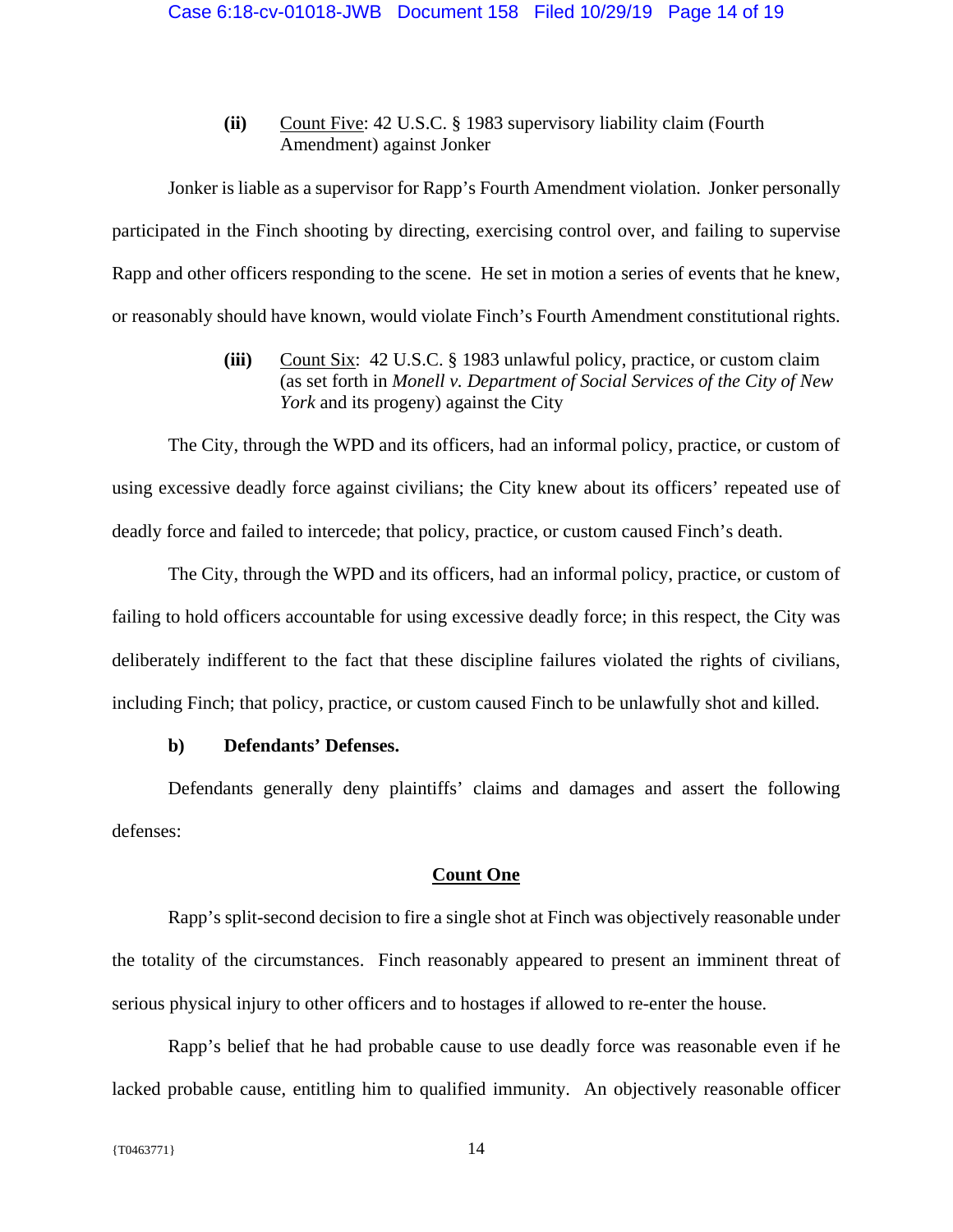### Case 6:18-cv-01018-JWB Document 158 Filed 10/29/19 Page 15 of 19

would have probable cause to believe that Finch presented an imminent threat to other officers and to use deadly force to prevent the suspect from retreating to the house where he presented a deadly threat to hostages. Officer Rapp did not violate clearly established law.

Defendants engaged in no reckless, wanton, or even negligent conduct that created the need to use force.

Jonker acted reasonably and is entitled to qualified immunity from plaintiffs' claims. Jonker violated no clearly established law.

### **Count Five**

Rapp and Jonker responded reasonably under the totality of the circumstances to the call reporting a homicide with hostages held at gunpoint and to Finch's actions when he appeared at the front door, disregarded officers' lawful commands, and reacted in a manner replicating drawing a handgun and targeting officers or when he appeared to be retreating into the residence where he posed an imminent threat to hostages.

Rapp did not violate any constitutional right of Finch, thus precluding any supervisory claim against Jonker.

Jonker did not order or direct Rapp's shot, nor have time to intervene. No affirmative link exists between the shot and Jonker's conduct.

Jonker was not deliberately indifferent nor even negligent in any manner that caused a Fourth Amendment violation.

Jonker did not violate any clearly established law and is entitled to qualified immunity.

#### **Count Six**

The City of Wichita did not maintain an unconstitutional custom, practice, or policy relating to WPD officers' use of force.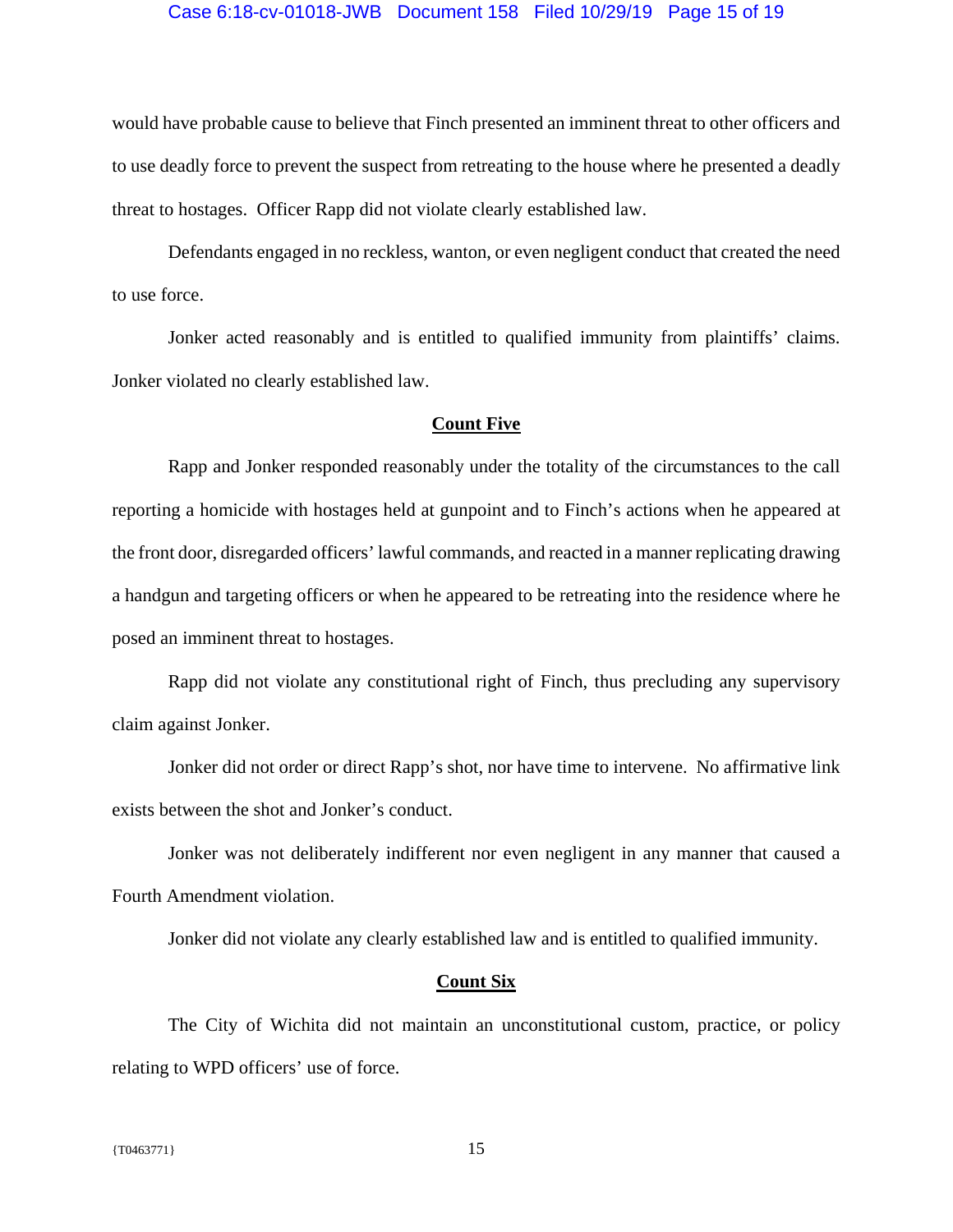### Case 6:18-cv-01018-JWB Document 158 Filed 10/29/19 Page 16 of 19

The City maintained an appropriate accountability system related to WPD officers' use of force.

No unconstitutional custom, practice, or policy of the City caused a violation of plaintiffs' Fourth Amendment rights.

Because neither Jonker nor Rapp violated Finch's Fourth Amendment rights, plaintiffs have no claim against the City.

The City was not deliberately indifferent in any manner that caused a violation of plaintiffs' constitutional rights.

### **Other Defenses**

No plaintiff other than the Finch Estate has standing to assert any claim based on the use of force against Finch. For example, plaintiffs' claim for loss of consortium is not a proper § 1983 claim on behalf of the Finch Estate.

Plaintiffs withdrew their motion to amend to assert a claim based on denial of medical care and waived any such claim. Defendants acted reasonably to provide medical care to Finch under the circumstances. Finch was immediately unconscious and the injury fatal, so any delay in medical care was not a cause of injury or death.

### **5) DAMAGES AND NON-MONETARY RELIEF REQUESTED.**

 Plaintiffs seek to recover compensatory and punitive damages stemming from the defendants' actions that caused Finch's death. These damages include the decedent's pain and suffering when Rapp shot him in the chest while acting under Jonker's direct supervision. They also include the mental anguish, suffering and bereavement of Finch's family, who are plaintiffs in this suit, and who lost their son and brother as a result of the Defendants' actions.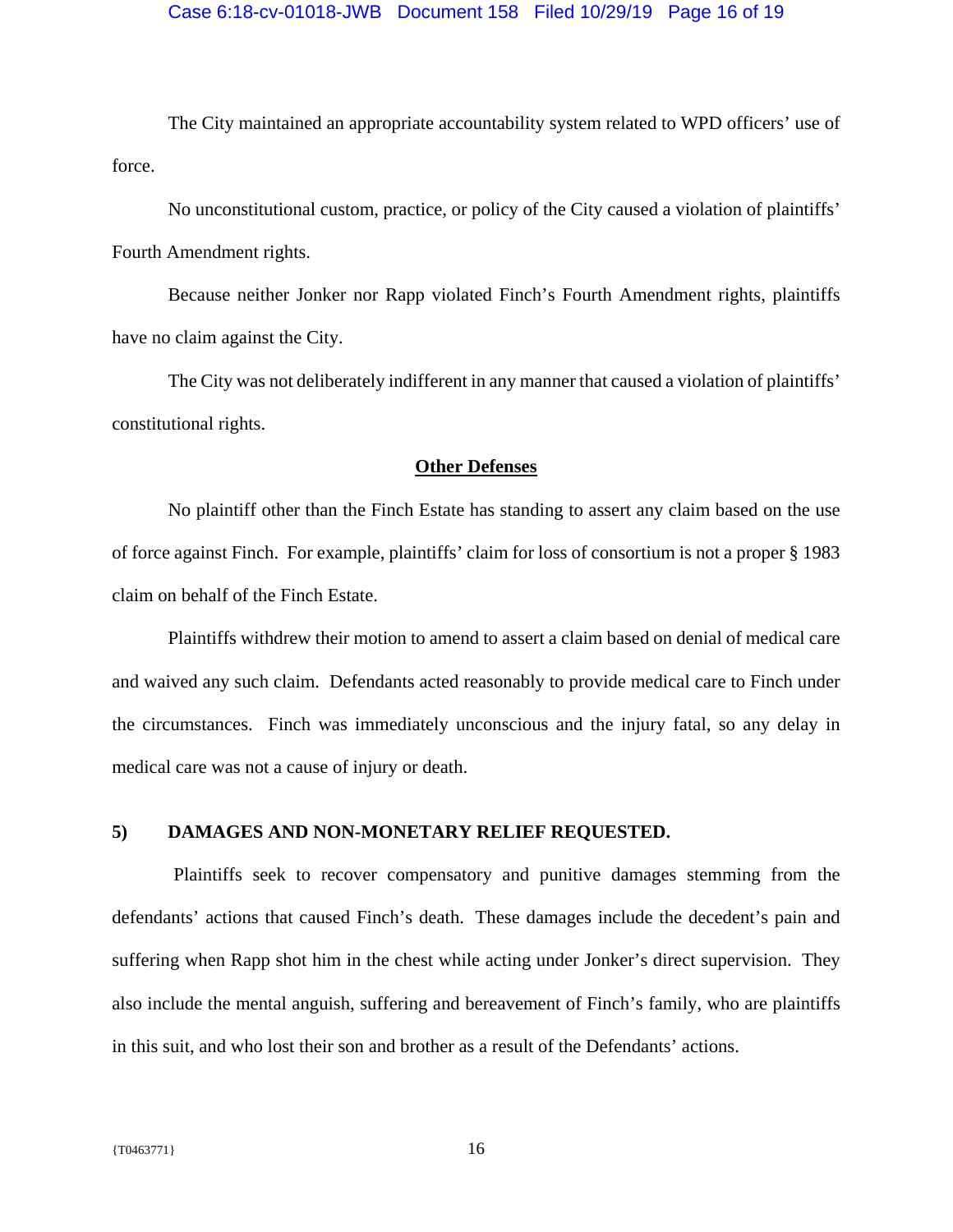While it is impossible to calculate a monetary amount sufficient to compensate for the loss of an innocent life, plaintiffs seek the following:

Pain and Suffering - \$10,500,000 Medical & Burial - \$19,315 Lifetime Lost Earnings - \$2,500,000 Loss of Consortium - \$10,500,000 Punitives - \$1,500,000 (\$750,000 against Rapp, and \$750,000 against Jonker)

Total - \$25,019,315

Plaintiffs also seek attorneys' fees in a reasonable amount based on hours expended at a reasonable rate, and other litigation costs, pursuant to 42 U.S.C. § 1988.

## **6) AMENDMENTS TO THE PLEADINGS.**

Plaintiffs amended the pleadings once. (*See* First Am. Compl. (ECF No. 67-1).) No

other amendments are expected.

### **7) DISCOVERY.**

Under the scheduling order and any amendments, all discovery was to have been completed

by **September 20, 2019**. The parties agreed to take two expert depositions past the discovery deadline, and reported that they would be complete by October 15.

Unopposed discovery may continue after the deadline to complete discovery so long as it does not delay the briefing of or ruling on dispositive motions or other pretrial preparations. Although discovery may be conducted beyond the deadline for completion of discovery if all parties are in agreement to do so, under these circumstances the court will not be available to resolve any disputes that arise during the course of such extended discovery.

# **8) MOTIONS.**

### **a) Pending Motions.**

None.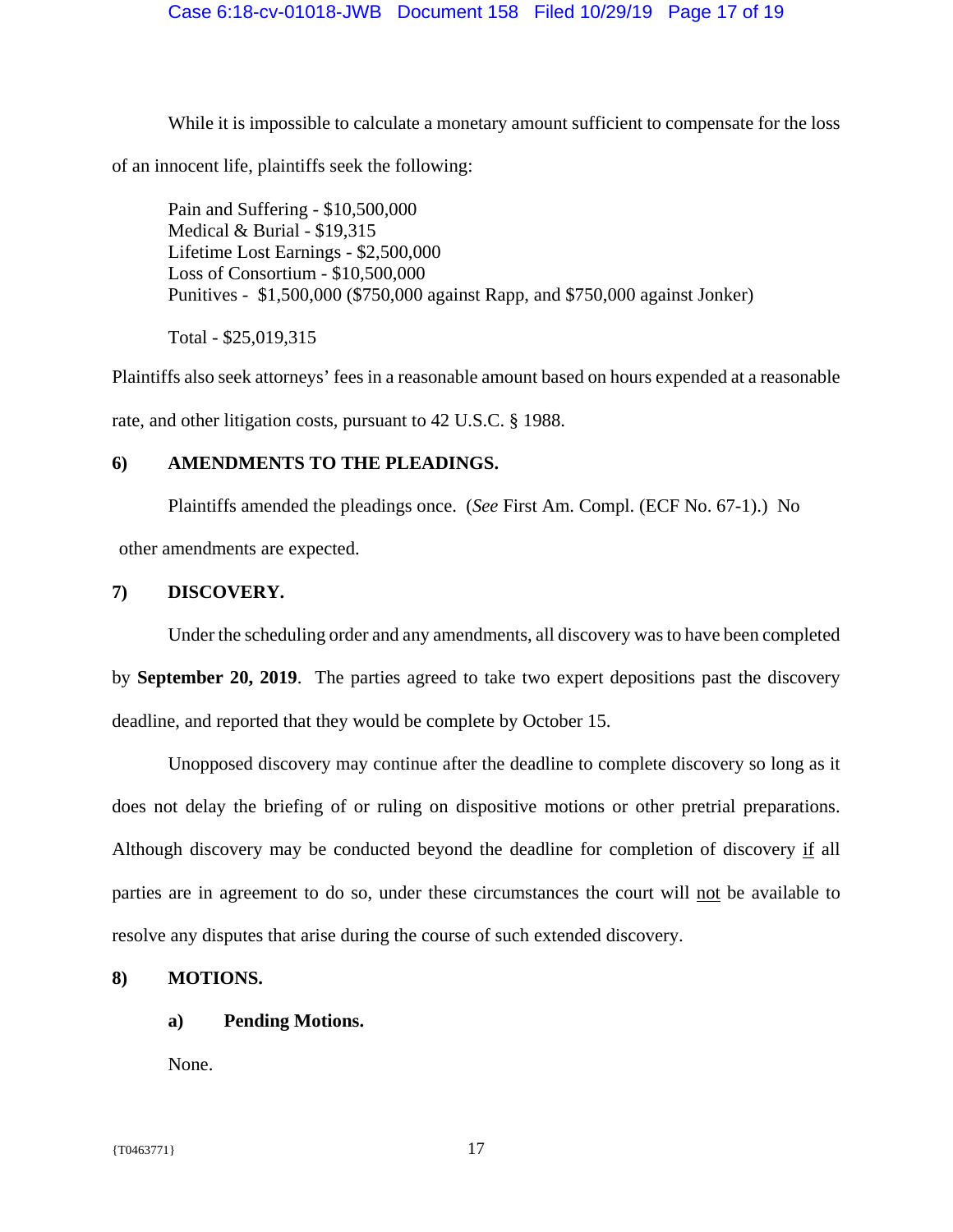### **b) Additional Pretrial Motions.**

After the pretrial conference, the parties intend to file the following motions:

 Plaintiffs intend to file motions to exclude and/or limit the expert testimony, including rebuttal testimony, of the Defendants' expert witnesses John J. Ryan and James Borden. Plaintiffs also intend to file motions in limine in advance of trial.

 Defendants intend to file motions in limine, motions to exclude or restrict plaintiffs' expert testimony and motions for summary judgment.

 The dispositive-motion deadline, as established in the scheduling order and any amendments, was previously set for November 8, 2019. The parties requested an extension of summary judgment briefing deadlines to accommodate the depositions being taken after the discovery deadline by agreement and also because of the volume of the discovery record. The court now extends that deadline and imposes the following schedule: any motions for summary judgment shall be filed on or before **November 30, 2019**; responses shall be filed on or before **January 14, 2020**; and replies shall be filed on or before **February 13, 2020**.

 The parties should follow the summary-judgment guidelines available on the court's website:

http://ksd.uscourts.gov/wp-content/uploads/2015/10/Summary-Judgment-Guidelines.pdf In addition, any summary judgment motions and related briefs shall comply with the Honorable District Judge John W. Broomes' Standing Order Regarding Page Limits ("Standing Order"). The parties stated that they may file motions to exceed the page limits established in. Any such motion shall comply with  $\P$  1(B) of the Standing Order.

**c) Motions Regarding Expert Testimony.** All motions to exclude testimony of expert witnesses pursuant to Fed. R. Evid. 702-705, *Daubert v. Merrell Dow Pharmaceuticals,*